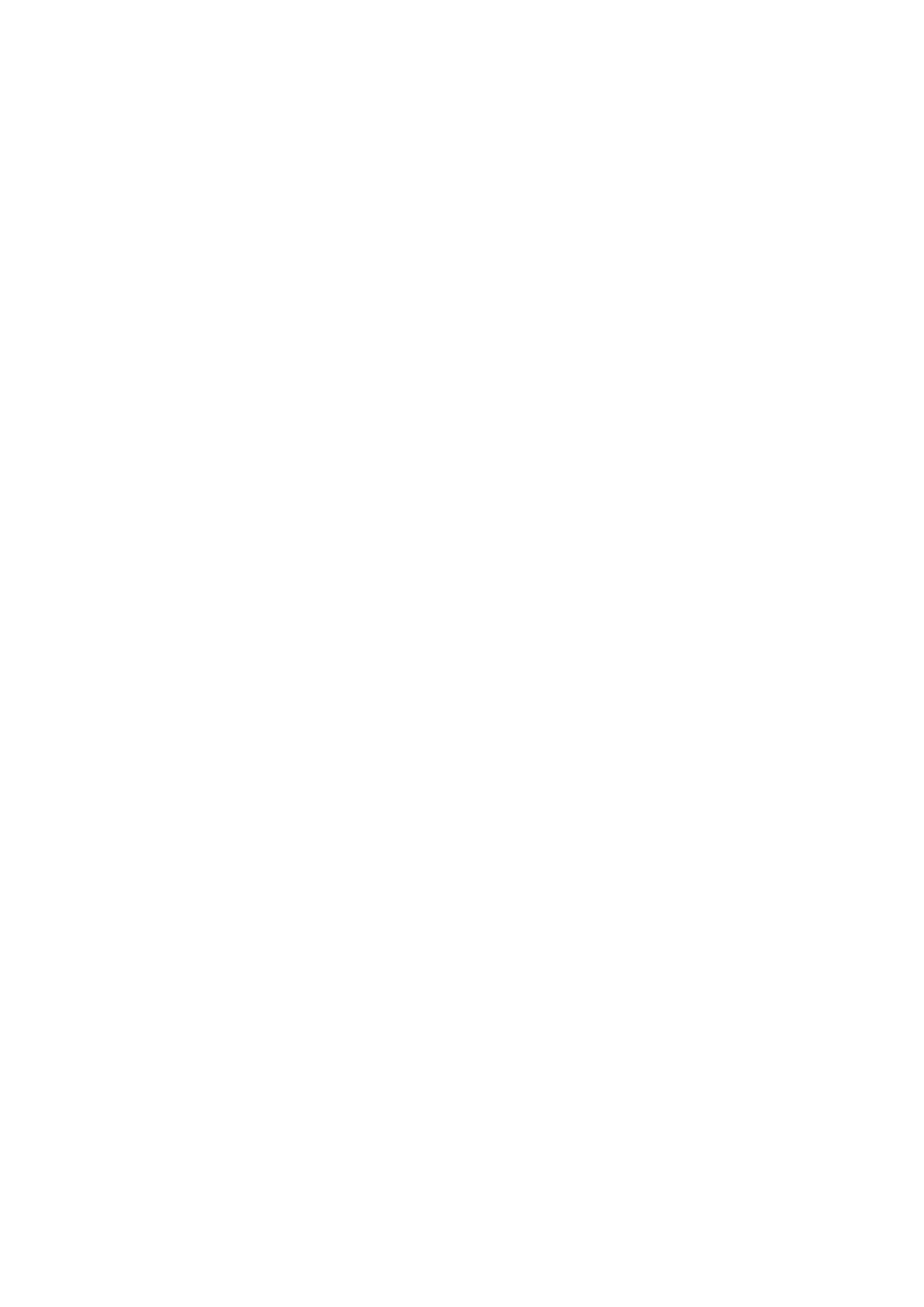#### **DOCUMENT HISTORY**

| <b>VERSIÓN</b> | <b>CAMBIOS REALIZADOS</b>                                                                                                               | Aprobado por                                     |
|----------------|-----------------------------------------------------------------------------------------------------------------------------------------|--------------------------------------------------|
| 1.0<br>(2013)  | First Version "Privacy Policy of the   Board of Directors of<br><b>Telefónica Group"</b>                                                | Telefónica, S.A.                                 |
| 2.0<br>(2015)  | Updated and aligned with new Company<br>Programme "Choose it all" (december<br>2015).                                                   | <b>Board of Directors of</b><br>Telefónica, S.A. |
| 3.0<br>(2018)  | Major Review aligned with Company Board of Directors of<br>Strategy and General Data Protection   Telefónica, S.A.<br>Regulation (GDPR) |                                                  |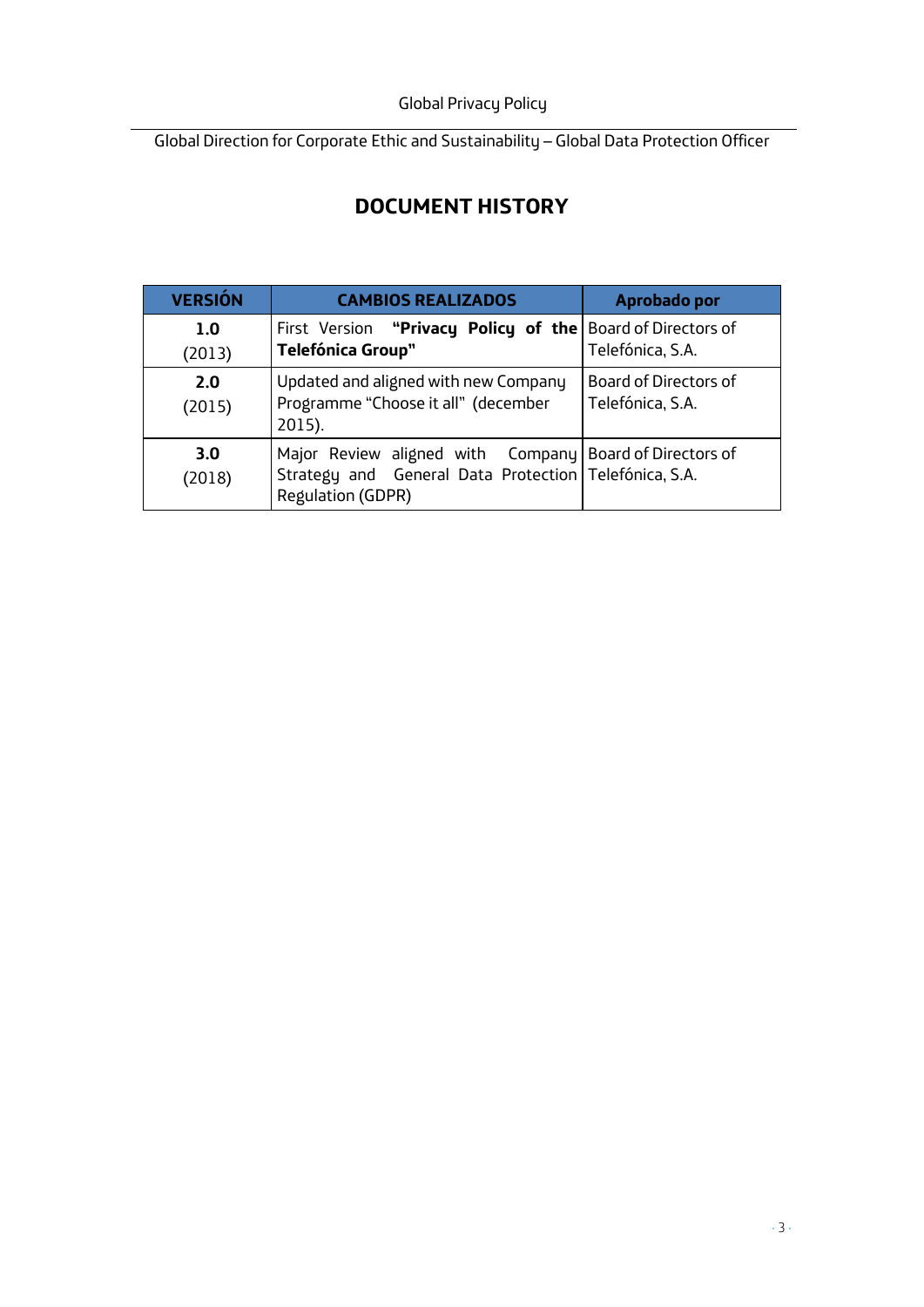#### **Table of Contents**

| 1  |  |  |
|----|--|--|
| 2  |  |  |
| 3  |  |  |
|    |  |  |
|    |  |  |
|    |  |  |
|    |  |  |
|    |  |  |
| 4  |  |  |
| 5  |  |  |
| 6  |  |  |
| 7  |  |  |
| 8  |  |  |
| 9  |  |  |
| 10 |  |  |
|    |  |  |
|    |  |  |
|    |  |  |
|    |  |  |
|    |  |  |
| 11 |  |  |
| 12 |  |  |
| 13 |  |  |
| 14 |  |  |
| 15 |  |  |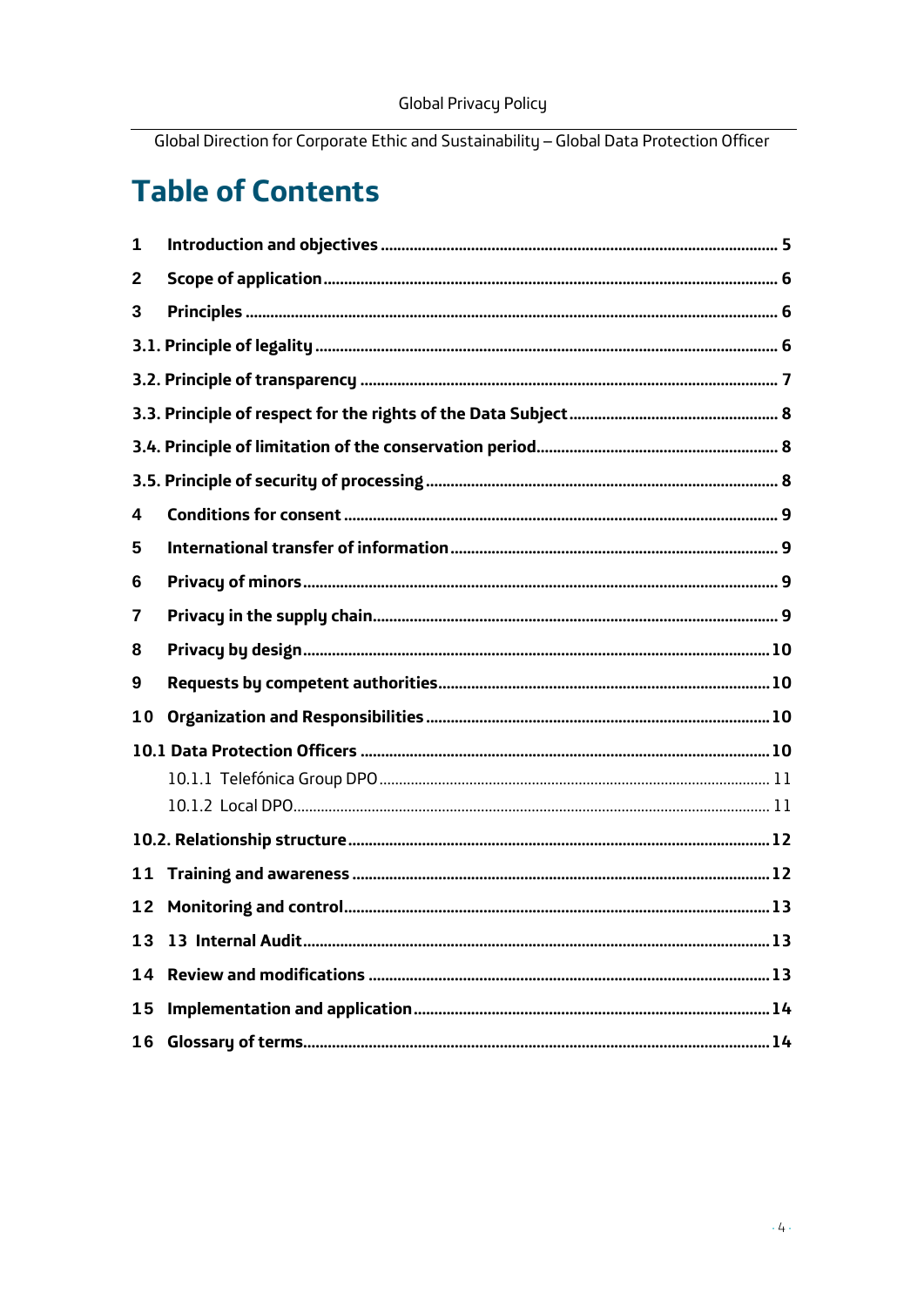#### <span id="page-4-0"></span>**1 Introduction and objectives**

The universal use of electronic communications services and networks is changing social and commercial relationships, and the way in which societies communicate and express themselves, as well as the amount and nature of information to which both citizens and companies have easy access. As a result of this, personal information is increasingly being processed, both in the context of personal or professional activities, and within the scope of the provision of digital services to clients and/or users.

As provider of these types of services, Telefónica firmly believes that the adequate access and processing of this information offers great opportunities for enriching the lives of citizens and contributing to the development of societies.

Telefónica respects the rights and freedoms of individuals, among which is the fundamental right to the protection of personal data. The Responsible Business Principles, the Group's code of ethics, refers to the need to protect this fundamental right and establishes guidelines to this end.

Telefonica is very much aware of the fact that the trust the customers and other stakeholders place in the company is critical and must give them control over their personal information (as "**Data Subjects**" in the sense defined in the present Policy), which is why the present Telefónica Corporate Privacy Policy is issued with the goal of strengthening the Group's commitment to the right to privacy of all the people whose information Telefónica has access to.

Thus, the present Policy establishes the general guidelines that Telefónica, as leading company in the industry, and in the development of standards of trust in its commercial relations, must progressively implement not only with a view to compliance of the legal provisions in force in each jurisdiction, but also to set a common general approach for the entire Group in terms of privacy.

For purposes of clarification, said general guidelines are subject to further and later development in more specific commitments, either general, or within any of the companies or groups of companies that are part of the Telefonica Group, taking into account the different starting points and the level or difficulty of implementation and specific actions required to promote the adequate observance of the aforementioned guidelines.

To this effect, the model of privacy governance established in section 9 of the present Policy is essential, as it will ensure a swift and efficient deployment of the actions required to comply with the guidelines.

For purposes of clarification, the present Policy refers to the privacy of the information of physical persons. Telefónica also ensures the protection of information and data of legal entities and will comply with what is established in applicable national law.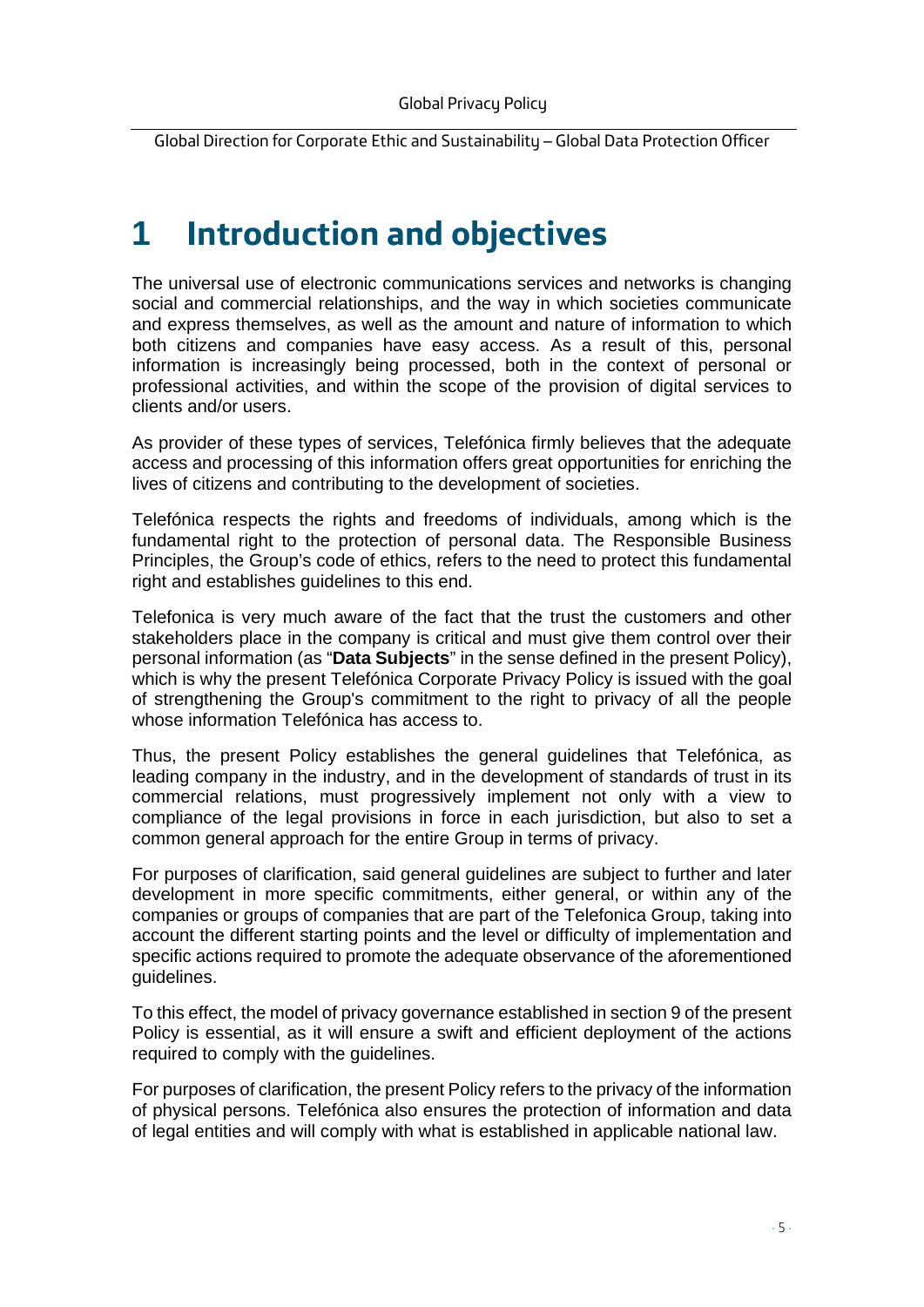## <span id="page-5-0"></span>**2 Scope of application**

This Policy constitutes a Corporate Policy, and, as such, is to be applied in all Telefónica Group companies.

In its condition as parent company of the Group, Telefónica, S.A. is responsible for establishing the bases and mechanisms required for an adequate and efficient coordination between this Company and the other companies that are part of its Group, which, as indicated in the previous section 1, will be subject to further and later development through instruments that govern the progressive compliance with more specific commitments.

The above applies without prejudice to and without impairing the autonomous decision-making capacity corresponding to each of the companies involved, in accordance with their corporate purpose and with the fiduciary duties that the members of their management bodies have towards their shareholders.

## <span id="page-5-1"></span>**3 Principles**

In the processing of personal information, the Telefónica Group will adopt actions aimed at protecting the following basic principles:

- Principle of legality
- Principle of transparency
- Principle of commitment to the rights of the stakeholders
- Principle of limitation of the conservation period
- Principle of security

#### <span id="page-5-2"></span>**3.1. Principle of legality**

The Telefónica Group will adopt the actions necessary to ensure that the personal information of the Data Subjects Parties that it collects, stores, and processes are lawfully and fairly processed.

The processing should comply with the obligations that result from the applicable legal framework, taking into account its characteristics and geographical scope and the rest of the provisions included in this Corporate Policy. In any case, the Telefónica Group will adhere to, with particular attention:

- the securing of the consent of the Data Subject or, as the case may be, the existence of any other lawfulness condition in the applicable legislation.
- the need for processing and the legitimate purpose of said processing. The personal information will be collected for legitimate purposes, and will not be subsequently processed in a manner incompatible with said purposes.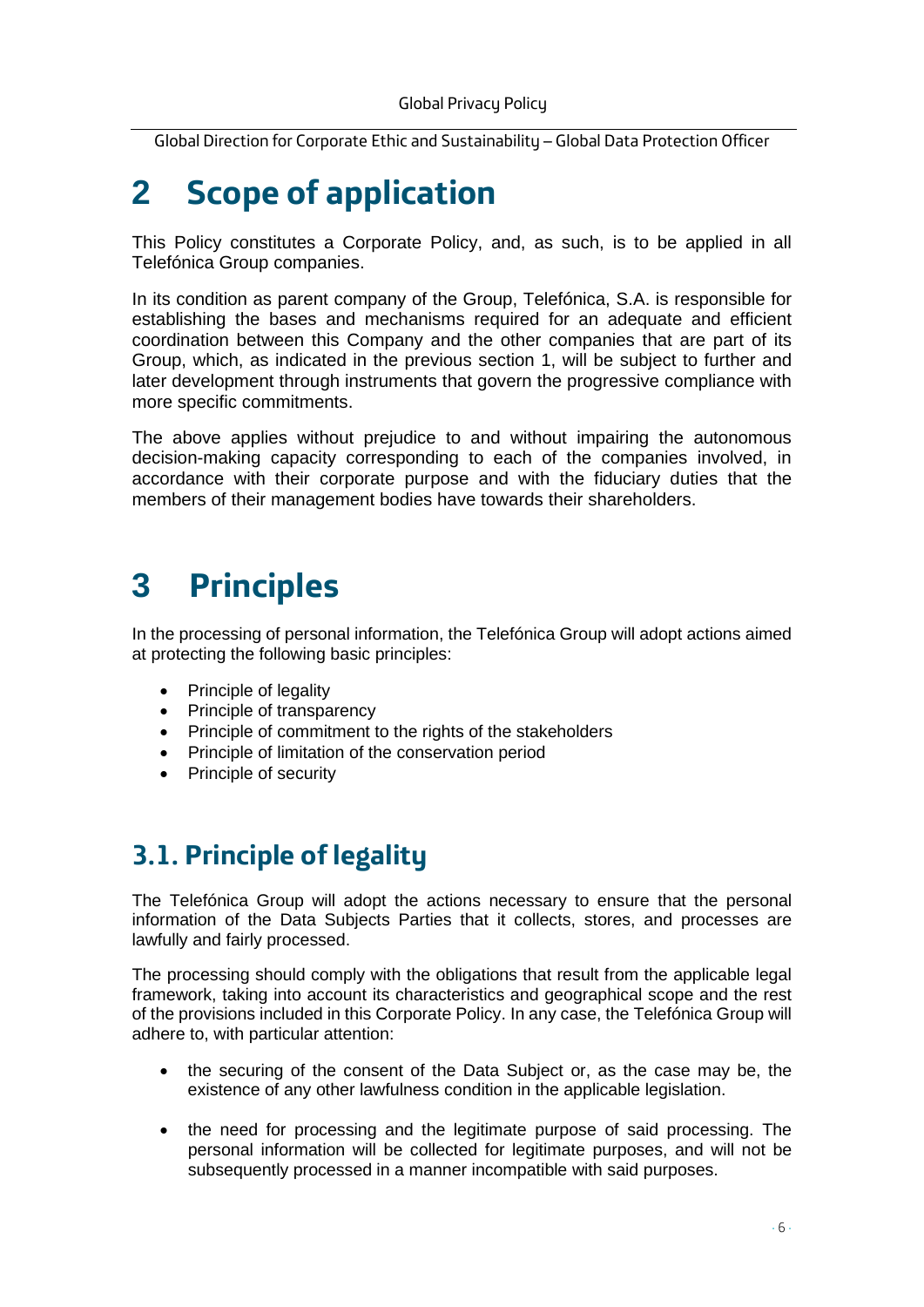#### <span id="page-6-0"></span>**3.2. Principle of transparency**

The Telefónica Group will adopt the measures necessary to guarantee that the Data Subjects be provided with information that is easily accessible and understandable about the personal information that it collects, stores, and processes.

Among other measures, the Data Subjects will be provided with the following information:

a) Type of information collected

At Telefónica, different types of personal information are collected from our users, either directly because the information is provided (such as name, surnames, address, bank account, personal preferences, etc.), or indirectly through the use of our services (locational data, calling data, content viewing data, etc.) or from legitimate third party sources.

b) How information is collected

This information is collected in different ways and through different channels.

All Data Subjects will be informed about how their information is collected when they access the products and/or services and/or channels of communication.

c) Purpose of the collected information

The information of the Data Subject may be used for different purposes depending on the type of information collected.

The Data Subject must be informed about the purpose for which its information will be used.

d) Personal Data retention

The Data Subject will be informed of the period for which the personal data will be stored, or the criteria used to determine that period the way to erasure it, when applicable, and what happens when a user deletes his/her account.

In every case, Telefónica reserves the right to use information collected from the Data Subjects in anonymous format.

e) Transfer of the information

The Data Subject will be informed about what category of information is going to be transferred, the recipients or categories of recipients and for what purpose.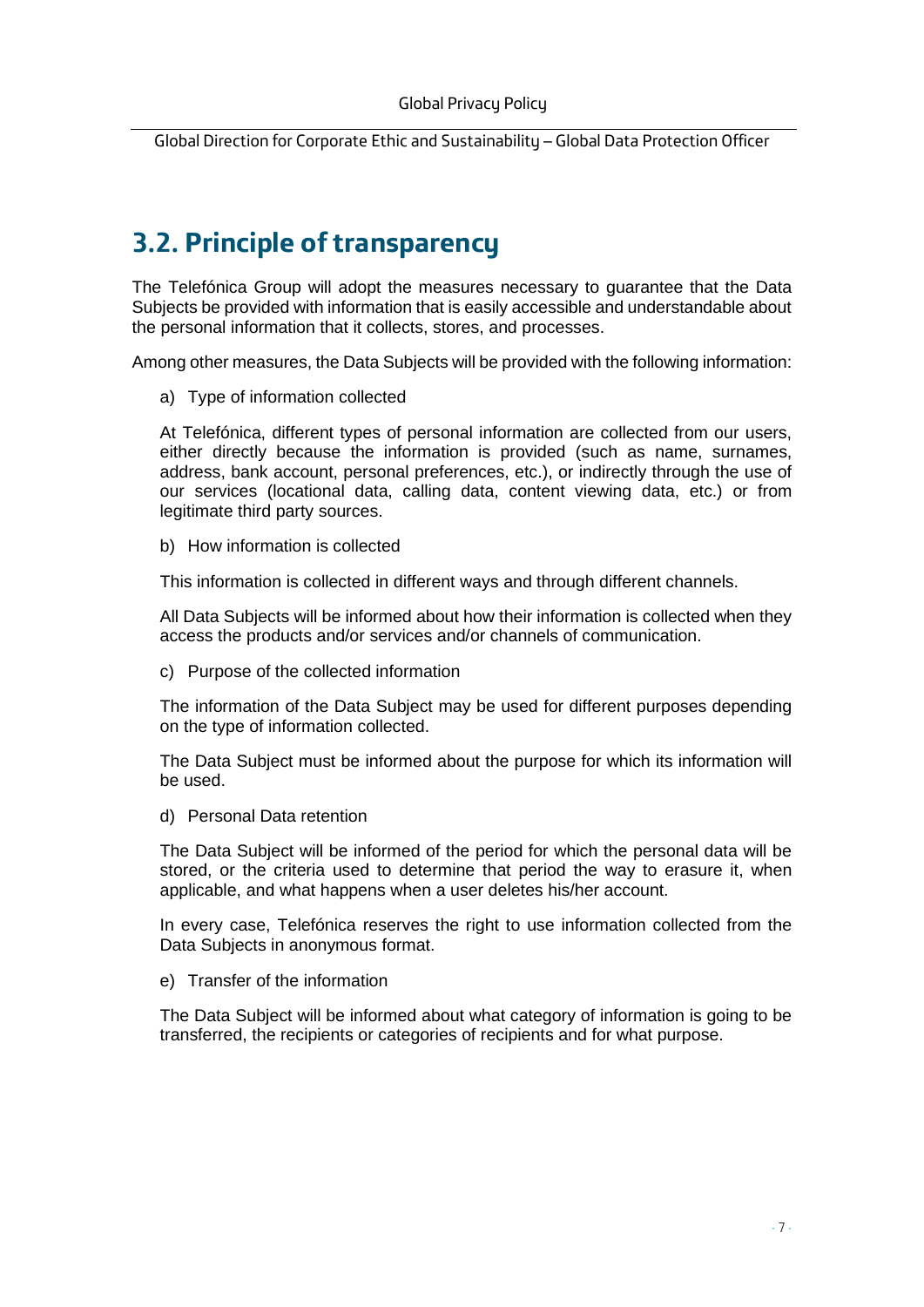#### <span id="page-7-0"></span>**3.3. Principle of respect for the rights of the Data Subject**

Telefónica must offer Data Subjects clear and simple mechanisms to guarantee and ensure the correct exercise of the rights of the Data Subject, in accordance with the applicable legal framework, such as the right of access, rectification, deletion, opposition, , the right to withdraw consent at any time, and the right to present complaints.

The Telefónica Group must facilitate the exercise of these rights in the deadlines and terms established in the corresponding legal system of the country and/or region.

The Telefónica Group provides its employees, customers, contractors, or any other Interested titleholder to personal information included in the databases and/or information systems owned by Telefónica Group entities, communication channels to file requests, queries, and complaints so that they may exercise applicable rights that correspond to them.

The Telefónica Group agrees to respond to these requests, queries, and complaints quickly and within the periods determined by the applicable regulations.

#### <span id="page-7-1"></span>**3.4. Principle of limitation of the conservation period**

The Telefónica Group will not retain the personal information of the Stakeholder for longer than the periods of time permitted in each jurisdiction's legislation.

#### <span id="page-7-2"></span>**3.5. Principle of security of processing**

The Telefónica Group will apply, in all of the processing cycle phases, the technical and organizational measures required to ensure a level of security adequate to the risk to which the personal information may be exposed and, in any case, in accordance with the security measures established in the law in force in each of the countries and/or regions in which it operates and Telefonica's internal regulations for Security. If at any moment this security is compromised, Telefónica will act swiftly and responsibly.

The Telefónica Group will be particularly diligent in the analysis of those data processing situations that potentially place the rights and freedoms of the Data Subjects at high risk.

Likewise, Telefónica will at all times protect the confidential nature of the information of the Data Subjects, in accordance with Telefonica's internal regulations for the classification and processing of Information.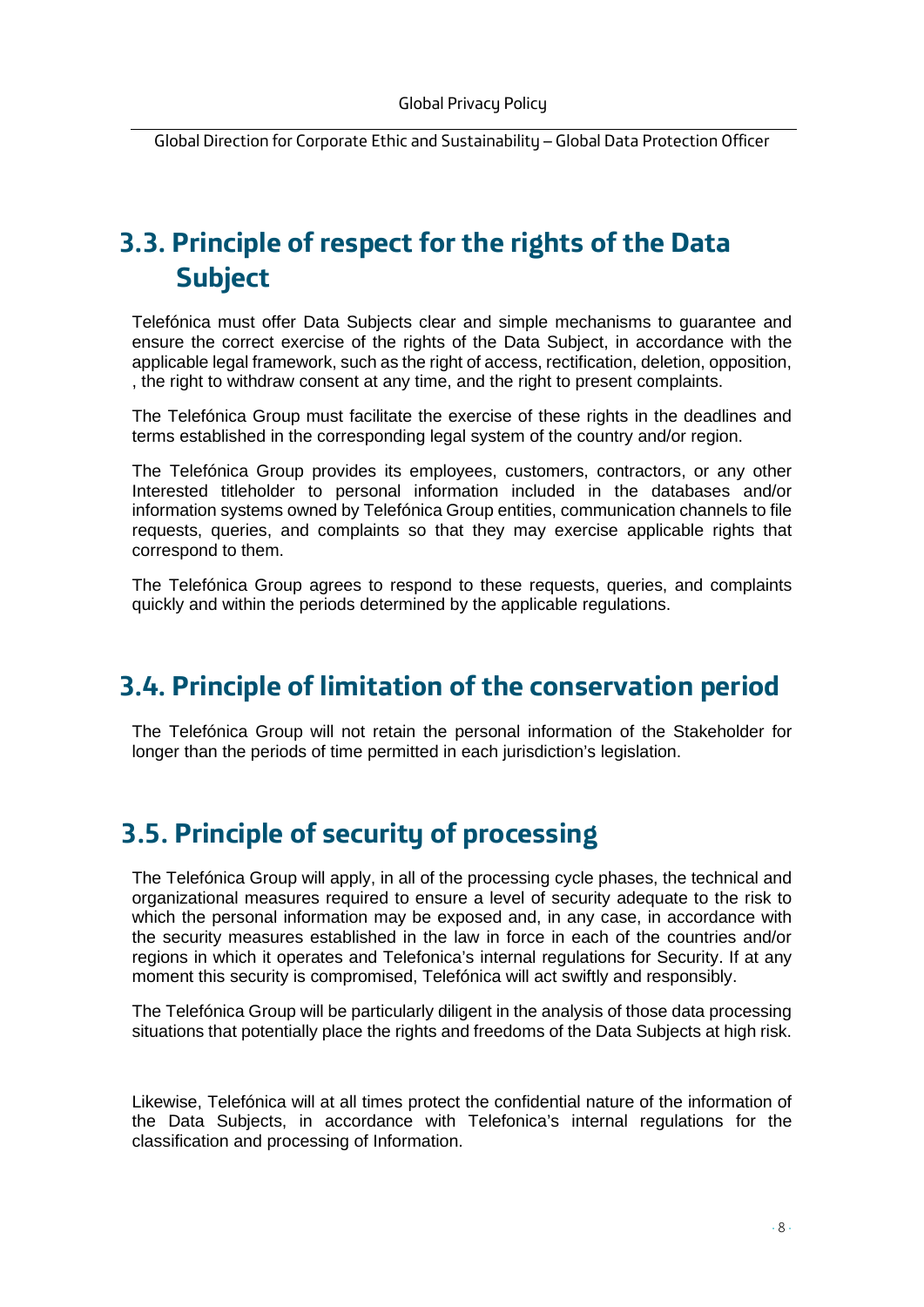### <span id="page-8-0"></span>**4 Conditions for consent**

Telefónica will facilitate to Data Subjects clear and transparent information regarding the use and storage of their personal information so that they may consent in a freely given, specific, informed and unambiguous manner with respect to the proposed processing of said information.

### <span id="page-8-1"></span>**5 International transfer of information**

The information provided by Data Subjects may be transferred internationally to Group companies and third parties for its processing subject to the requirements established by the legislation applicable in each country or region, and to the international agreements, where the different Telefónica Group entities operate.

In this regard, the Telefónica Group, either as Data Processor and/or Data Controller, will protect the rights of Data Subjects in the international transfer of personal information to third countries, and will, in observance, at all times, of the Group's security standards and the applicable legislation in this matter.

Likewise, Telefónica also considers the application of the Binding Corporate Rules (BCR) that offer adequate guarantees in case of transfers between Group companies, which would be applicable in the countries where BCRs is an adequate instrument for international transfers according to the applicable legislation.

### <span id="page-8-2"></span>**6 Privacy of minors**

The Telefónica Group is committed to the privacy rights of minors, the protection of their personal information, and the promotion of the responsible use of technology.

### <span id="page-8-3"></span>**7 Privacy in the supply chain**

The Telefónica Group, as Data Controller, will provide contractually that any supplier that acts under its authority and which has access to the personal information of the Data Subjects for which it is responsible, will only be able to process said information by following its instructions and, in every case, in a secure manner through the adoption of the necessary technical and organizational security measures, and full compliance with the applicable law and internal regulations.

Thus, each Data Controller will prioritize the choice of suppliers that act as Data Processor so as to ensure compliance with the data protection legislation applicable to the processing in question, as well as with this Corporate Policy.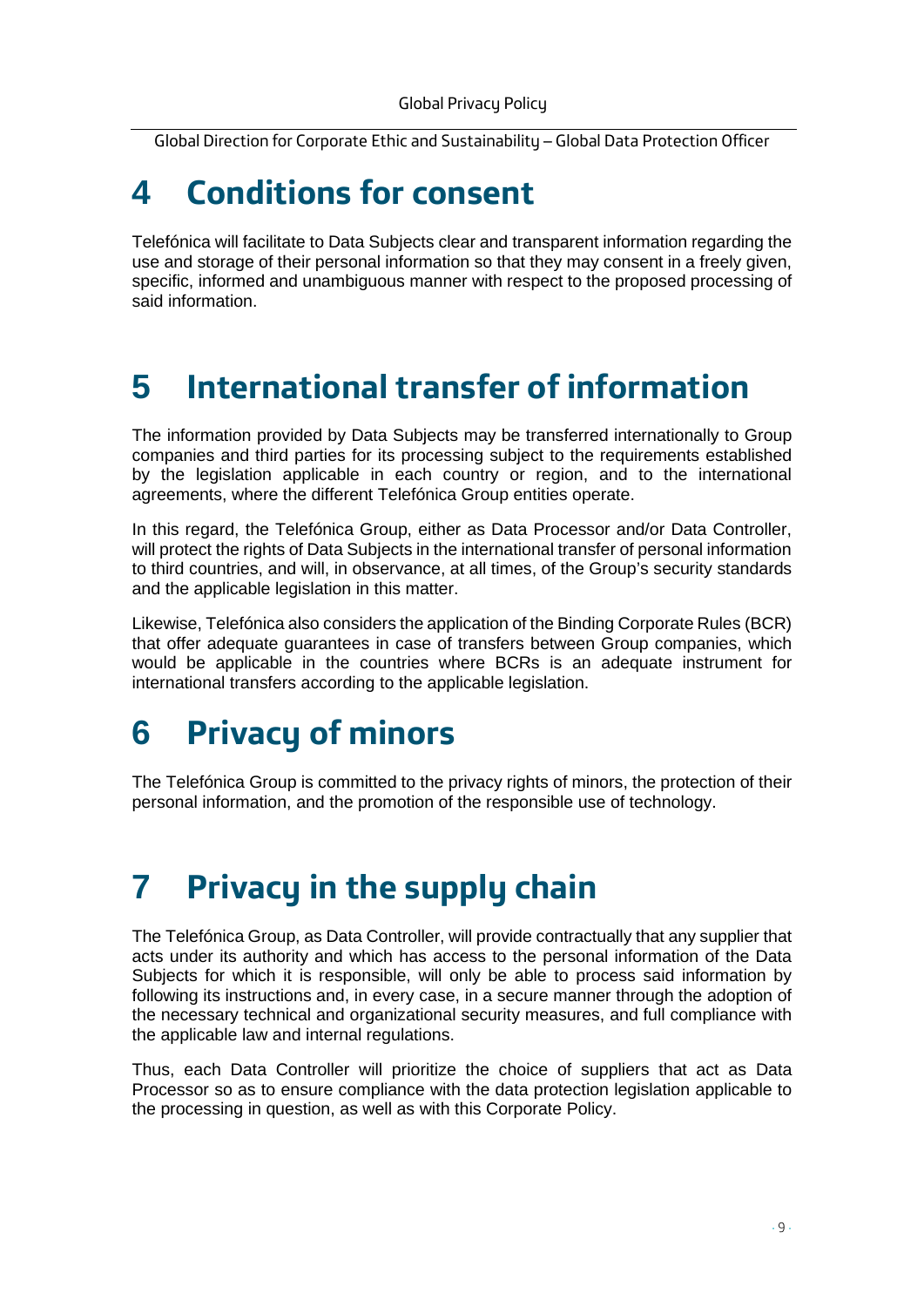## <span id="page-9-0"></span>**8 Privacy by design**

Telefonica embraces the principles of privacy by design and accountability in the development of its products and services in order that, from its initial conception, they incorporate the applicable data protection requirements.

### <span id="page-9-1"></span>**9 Requests by competent authorities**

Telefónica is subject to the legal environments in which it operates, meaning that, in exceptional circumstances and always within the express provisions of national laws, it must respond to the requirements of the competent authorities related to certain information about the communications of its customers and/or users.

Telefónica, in all of these cases, implements a strict global procedure that guarantees both compliance with our obligations regarding collaboration with judicial authorities and competent authorities, and the protection of the rights to privacy and freedom of expression of the affected parties.

Telefónica will periodically publish information about the numbers and types of requests it receives from competent authorities in the countries in which it operates.

### <span id="page-9-2"></span>**10 Organization and Responsibilities**

In order to guarantee the rights, in terms of data protection of Data Subjects and companies, with which the Telefónica Group relates, as well as the compliance with the applicable laws and this Corporate Privacy Policy, it is important each operating business dedicates the appropriate resources to the implementation of this policy. The Telefónica Group has set up the corresponding organization, the basic structure of which is as follows:

#### <span id="page-9-3"></span>**10.1 Data Protection Officers**

The different Telefónica Group entities and companies must appoint a Data Protection Officer (hereinafter, "DPO").

Each DPO will be appointed according to his/her professional skills, knowledge and experience with respect to data protection, as well as knowledge regarding the corresponding business and of the Group as a whole.

The Telefónica Group considers it appropriate to establish two levels of DPO, global and local, in order to better coordinate and observe the compliance of this Corporate Policy and other applicable legal and internal regulations.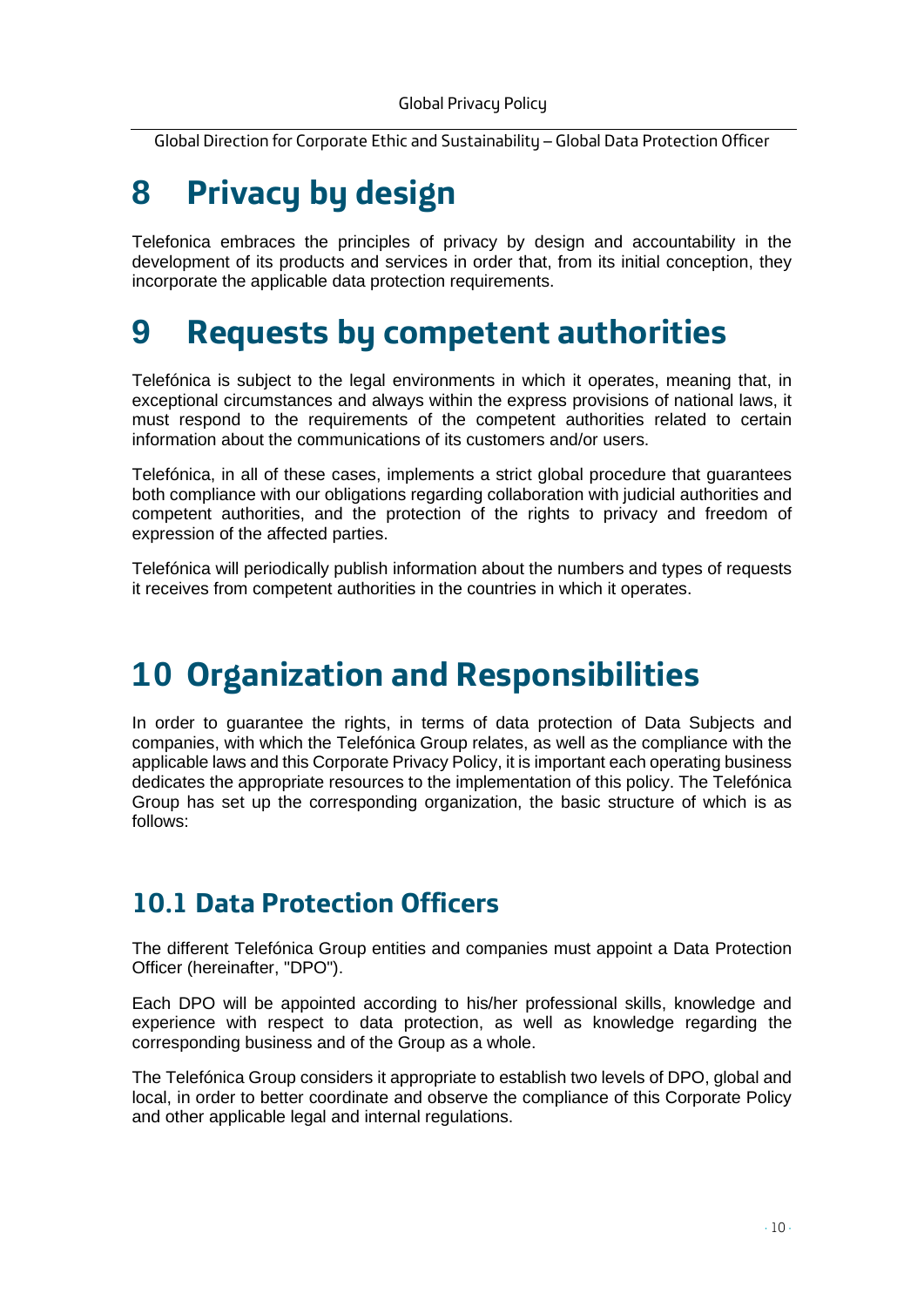#### <span id="page-10-0"></span>**10.1.1 Telefónica Group DPO**

The Telefónica Group DPO is the Telefónica Group's person in charge at corporate level of data Protection. The Telefónica Group DPO reports directly to the Telefónica, S.A. Board of Directors.

The main duties and functions of the Telefónica Group DPO are:

- The global data protection coordination in the Telefónica Group, and the definition of the global compliance program in terms of privacy.
- The supervision of compliance with the current data protection legislation in force.
- Exchange and advice in terms of the processing of personal data, to the Telefónica, S.A. Organization, and to the Group's local DPOs, as the case may be.
- The implementation and application of the privacy and data protection policies, and the assessment of new related projects.
- The performance of the duties which, in general, may be attributed to him/her by the applicable legislation (i.e., those established in the European General Data Protection Regulation).

The Telefónica Group DPO leads and coordinates the Global DPO Office which plays a double role: on the one hand, it takes on direct responsibility over the compliance program in matters of privacy in the global and corporate scope, and, on the other, the guarantee of the implementation of the program within the Telefónica Group.

#### <span id="page-10-1"></span>**10.1.2 Local DPO**

The Local DPO (or person in charge of privacy at local level, regardless of the terminology adopted in applicable legislation), is the person responsible for the protection of personal data in one or several Telefónica Group companies located in a specific country/region, or within a specific area of activity

The main functions of the Local DPO are:

- Advisory with respect to data protection, for the business units within his/her scope of responsibility.
- Supervision of compliance with the applicable law and this Privacy Policy within his/her scope of responsibility.
- Exchange and coordination with the Telefónica Group DPO for the purpose of implementing the global compliance program in terms of privacy.
- Dialogue with Data Subjects and authorities within his/her scope of responsibility.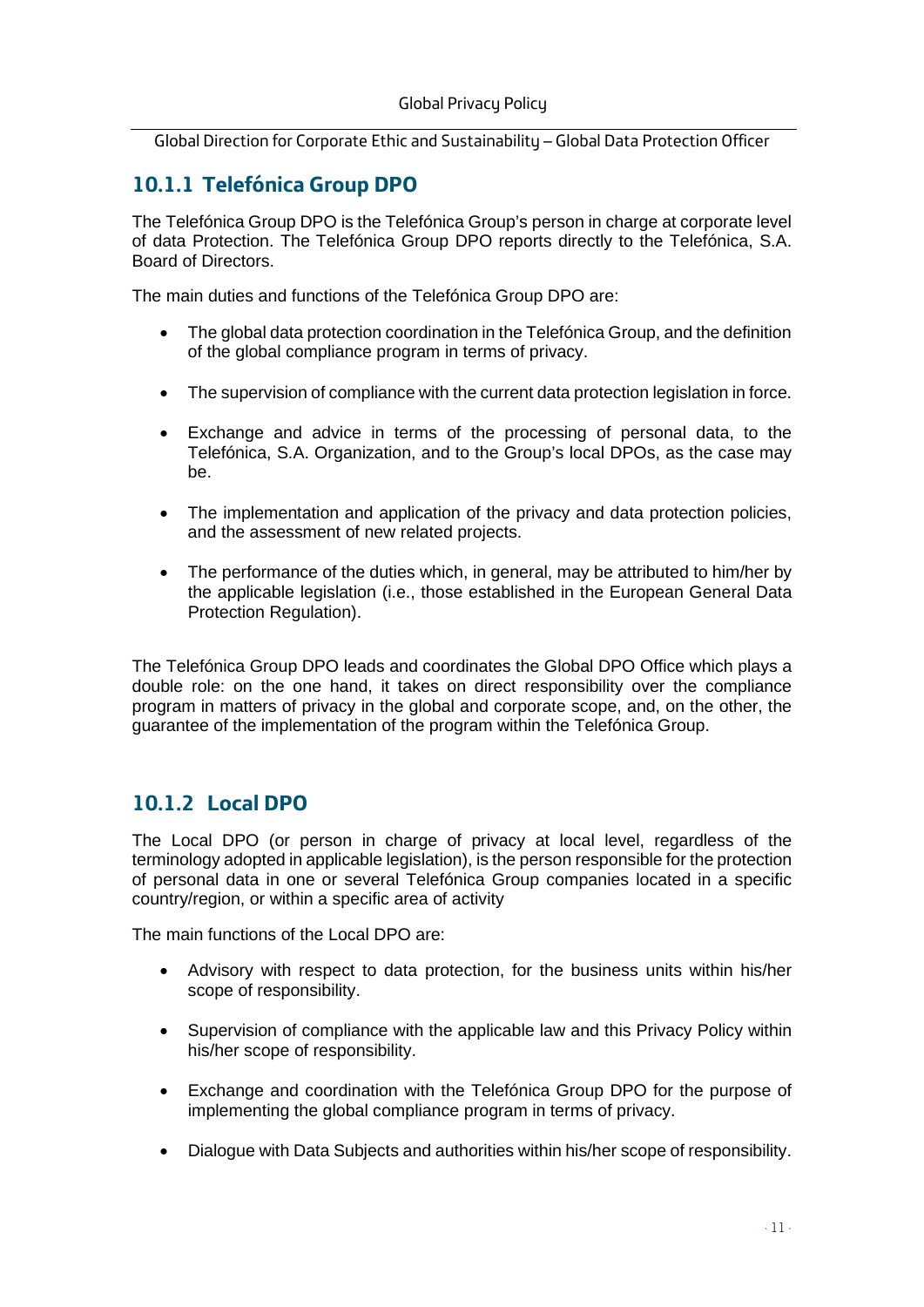The performance of the duties which, in general, may be attributed to him/her by the applicable legislation (i.e. those established in the European General Data Protection Regulation).

#### <span id="page-11-0"></span>**10.2. Relationship structure**

Without prejudice of the duties and responsibilities of the Telefónica Group DPO and that of the local DPOs, the Telefónica Group, in order to better implement the privacy compliance program, deems it necessary to create a relationship structure for the purposes of supporting, coordinating, assessing, and proposing lines of action in relation to said program. and, in general, with respect to compliance with Data Protection legislation.

In particular, the Telefónica Group considers appropriate to establish the following formal relationship channels (through regular interactions and, in particular, the convening of the Committees that will be set up for this purpose):

- i. Transversal relationships: based on the premise of the importance of the Telefónica Group global units, in contributing to the successful implementation of the privacy compliance program, each within their scope of responsibility; for this reason, a continuous relationship with the DPO Global Office musty be maintained. The following units, amongst others, are included in this group: Security, General Secretariat/Legal Services, Regulation and Institutional Affairs, Technology, Chief Data Officer, Compliance, Corporate Ethics and Sustainability, and Internal Audit.
- ii. Business relationships: ultimately, the business units are responsible for the implementation of the privacy compliance program, meaning that their own internal regulations and business processes must at all times take into consideration said program; with this goal, interfaces that guarantee the interaction with the DPO Global Office, or the Local DPO, respectively, will be appointed both in Telefónica, S.A. and in those business units in which this is been deemed appropriate.
- iii. Relationship between business units: under the coordination of the DPO Global Office, the coordinated with the local DPOs will be ensured for the purposes of monitoring the compliance program in terms of privacy, and for the review of problems that affect the set of organizations.

#### <span id="page-11-1"></span>**11 Training and awareness**

The Telefónica Group is aware that the gradual elevation of standards of compliance with the applicable legislation as well as the Telefónica Group's internal regulation in terms of privacy and data protection, is conditional upon the generation of a company culture based on understanding and knowledge on the part of its employees and the parties that are part of its supply chain.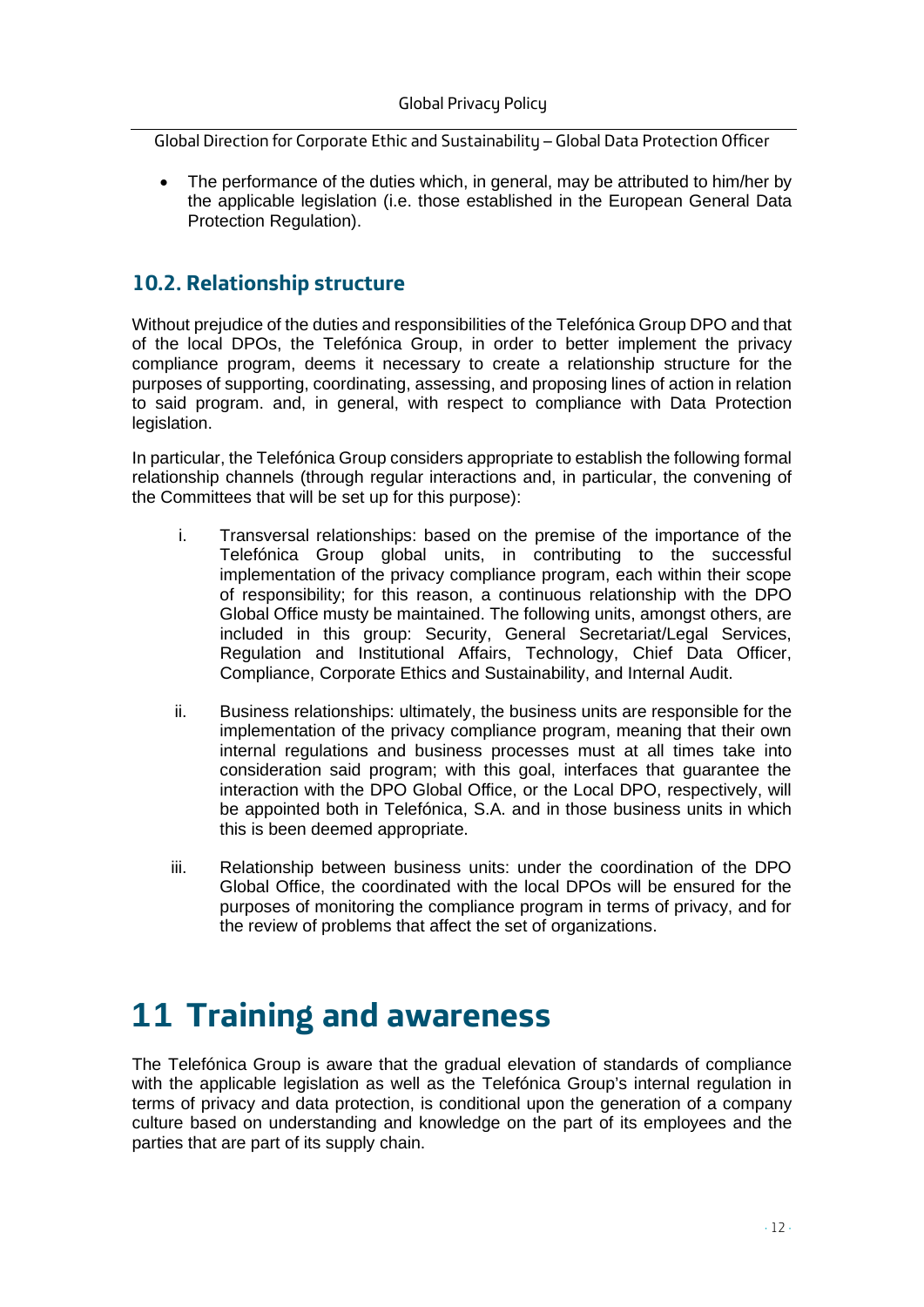The generation of such culture in turn requires training and awareness initiatives to be developed within the framework of Telefonica's comprehensive training and communication plans, in first instance for employees, and to the extent possible, for the third parties that interact with Telefonica.

## <span id="page-12-0"></span>**12 Monitoring and control**

In its commitment to continuous supervision and improvement, the Telefónica Group, and each company that belongs to it, periodically submits its processing of personal data to internal or external controls and/or audits in order to verify the correct compliance with the legal regulations applicable to each entity, as well as with this Corporate Policy, and the regulations and procedures that develop it, determining degrees of compliance, and recommending corrective measures.

In particular, the present Policy may be the subject of development of regulation that establishes the mechanisms necessary for the supervision and control of its compliance and control.

In those data processing activities in which the Telefónica Group is Data Controller, it may require, by contract, from those Data Processors with which it works, audit or certification mechanisms in order to ensure that these entities offer sufficient guarantees to carry out their processing operations.

## <span id="page-12-1"></span>**13 Internal Audit**

The observance and compliance with this rule by the different areas of the Company will be subject to review and supervision by the Internal Audit area, who will be authorized to carry out the sampling supervisions of the controls established herein whenever it deems convenient.

## <span id="page-12-2"></span>**14 Review and modifications**

This document must be revised to adapt to Organisational, legal or business changes that take place, in order to maintain its applicability, sufficiency and effectiveness. Otherwise, it must be revised according to the periodicity put forth in the "Corporate Regulations for the Elaboration and Organisation of the Telefónica Group's Regulatory Framework."

This Corporate Policy will be periodically reviewed, taking into consideration any organizational, legal, or business changes that may take place.

The reviews of the Policy, insofar as they affect the conditions of privacy with stakeholders agreed upon by the Telefónica Group, will be subject to timely publication and communication.